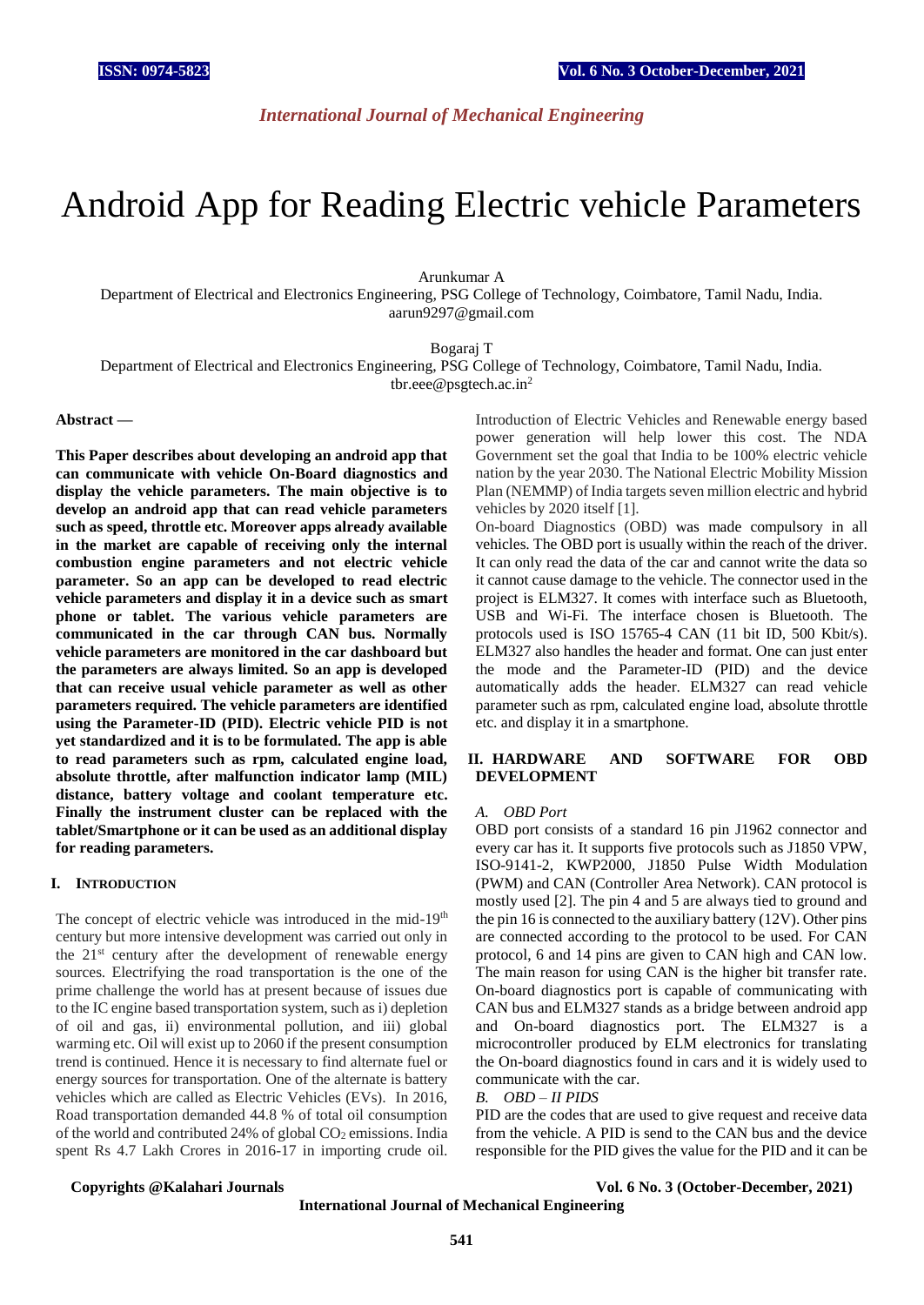visualized [3]. In the latest OBD – II standard there are ten modes specified. Each manufacturer need not support all modes in their vehicle. They can also add custom modes according to their need.

#### *C. ELM327*

ELM327 is a microcontroller developed by ELM electronics for reading the vehicle parameters through OBD. The first ELM327 was developed with the help of PIC18F2480 microcontroller [4]. It translates the low level protocol interface into a simple interface and present it to the user. It comes with USB, Bluetooth, RS-232 and Wi-Fi. The device supports many protocols [5]. In the project Bluetooth interface is used. Supply voltage is 4.2 - 5.5V and it draws very less varying current of 0.2 - 0.4 A depending on whether the device is in discovery mode or in transmission and reception mode.

#### *D. CAN*

A Controller Area Network (CAN) is a protocol designed with the intention to communicate with controllers without the need for host. It is based on messages. The primary reason for the development of CAN is for the reduction of electrical wiring inside the vehicle but it is used for other purposes too. It is multi-master based configuration. In cars there are many Electronic Control Unit (ECU) and they are called as nodes. For the communication there must be at least 2 nodes present. Each and every node is connected to a bus which has two wires called CAN high and CAN low. These wires have a 120  $\Omega$  resistance between them for termination.

#### *E. ECU*

An Electronic Control Unit (ECU) is used for controlling the electrical system in the vehicle. A vehicle can have up to 80 ECU. Managing the ECU is the major difficulty faced by the Original Equipment Manufacturer (OEM). The main elements of ECU are microcontroller, memory, inputs, outputs and communication links. The ECU function can be modified by tuning them for various needs like a vehicle in normal road should have its ECU tuned when it's working with off road. However now most of the modern vehicles comes with ECU locks which does not allow tuning it and the tuning of ECU is considered as illegal. The ECU gets its power from 12V battery and the communication is through CAN.

#### *F. ANDROID OPERATING SYSTEM*

Android is an operating system developed by Google. It was developed for camera device and its now in the mobiles. It has the highest number of users in the world. Android is hugely popular because of its open source and it is based on Linux Kernel. It comes under the project name of Android Open Source Project (AOSP). Other companies get the source and they change it according to their need. The nexus and pixel line up has the pure OS whereas others uses the customization over the top. The updates are easily available for nexus and pixel line up because of no customization whereas the others have to customize and provide the updates. Moreover now Google has developed project treble which allows other companies to provide quicker updates. In addition to mobile now some manufacturers manufacture their laptop with android OS. Android has the flexibility of modifying the manufacturer's software through rooting. Rooting is the process of gaining full access of the OS. After rooting one can modify the default frequency of the processor set by the manufacturer by either overclocking it or under clocking it providing the facility of increased performance or increased battery saving and higher level in modification leads to development of custom OS.

#### *G. APP INVENTOR*

App Inventor is a server based application development platform for android developed by Google. User without any knowledge of android programming can develop an android app with the help of it. It is drag and drag development. It is based on events that is after completion of an event an operation will take place. There are two mains screens in it. They are viewer and blocks editor. Viewer is for adding the visual components in the app while the blocks editor is for adding the program blocks. For Eg. Button should be placed on the viewer and the functionality of the button should be in the in the blocks editor. After finishing both, the developer must choose to generate apk and the data will be uploaded and converted into relevant programming in the server side and provide the final apk to the developer. It provides the functionality of backing up the project. It also has backpack function which provides switching of blocks between projects. It also supports extension which allows for further features developed by other users that can be used in app inventor.

#### *H. VECTOR DEVICE*

It is a device used for high performance application and to be used in conjunction with CANoe / CANalyzer. It can be used as a data monitoring device. This device has the flexibility of supporting CAN, LIN, J1708 and Flex Ray. After connecting the device with the PC the device must be selected in CANoe through hardware window and assigning the appropriate channels to the connected hardware. It has the advanced features of time synchronization in terms of both hardware and software.

#### *I. CANOE*

CANoe is a tool for the development, testing and analysis of the ECU's. OEM uses this tool for predicting the performance of the ECU. It provides an environment in which the real model can be simulated and tested. This provides the option for rectifying the errors at an early stage of development. It executes the test cases automatically and generates the report automatically for these test cases. This contains three tabs they are trace, configuration and analysis. In trace there are four tabs in which the overview tab is used for viewing the CAN messages and its source. In the simulation setup tab nodes are created based on the requirement. It also has the functionality to enable and disable the specific node. A database must be created in which the environmental variables with its identifier, minimum, maximum value and datatype should be specified. It provides the functionality of simulating the bus with virtual CAN and also with real CAN hardware.

#### *J. CAPL SCRIPT*

Communication Access Programming Language (CAPL) is used to program the CANoe which work using CAN protocol. The features of CAPL script are node emulation, network emulation, node testing and gateway.Most programs are developed using the CAPL Browser, which provides an easy path in development process. Even though provided as an integrated component of CANalyzer or CANoe, the CAPL Browser application program can also be used separately.

#### **Copyrights @Kalahari Journals Vol. 6 No. 3 (October-December, 2021)**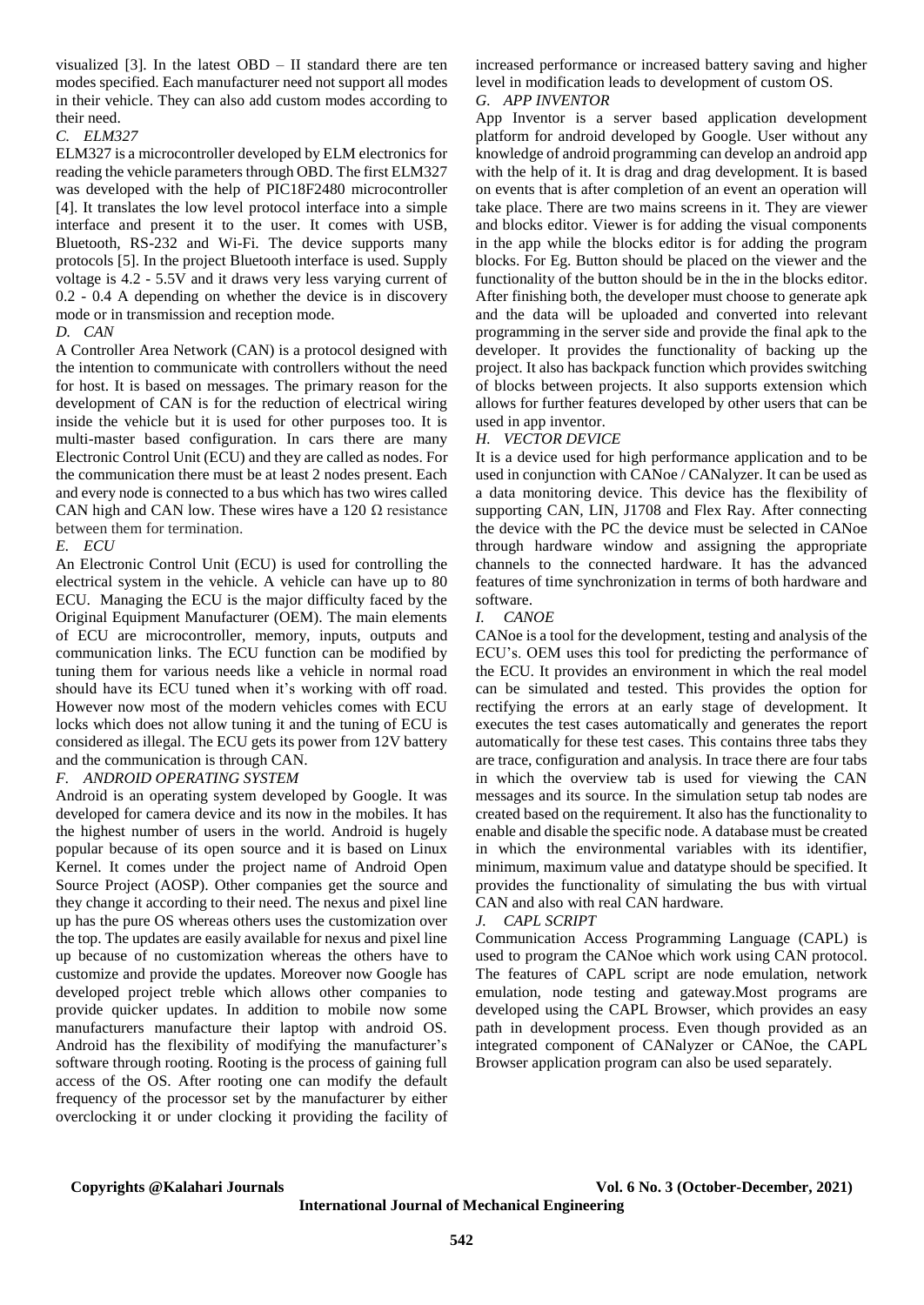#### **III. DESIGN OF THE APP AND CANOE**

The connection of various blocks and circuit connection between ELM327 and Vector Device are discussed below. The communication between android app and ELM327 is through Bluetooth. ELM327 communicates with Vector device through CAN and the Vector device is connected with PC.

#### *A. ANDROID APP DEVELOPMENT*

The android app is able to communicate with ELM327 through Bluetooth. The android app sends the PID to the ELM327. The ELM327 converts the PID into CAN Tx and CAN Rx and it has inbuilt CAN transceiver which converts it to CAN high and CAN low. The CAN high and CAN low are connected to the vector device which is connected to the PC using Universal Serial Bus (USB). The CAPL script from the PC sends the response like the response send from ECU. The input PID sends the request using the address 7DFh and it will be displayed in the trace window of the CANoe. The CAPL script should send the acknowledgment and the data requested by the PID. The response address can vary from 7E8h to 7EFh.The diagram showing the connections from android app to CAPL script is shown in Fig.1.



**Fig. 1Connection between android app and CAPL script**



#### **Fig. 2 Circuit Connection between ELM327 and Vector Device**

The pin 16 in ELM327 is connected to the 12V in the power supply. The pin 4, 5 are shorted and connected to the ground of the power supply. The pin 6 is CAN high and is connected to the Vector Device. Similarly pin 14 is CAN low and is connected to the Vector Device. The circuit connection between ELM327 and Vector Device is shown in Fig.2.

#### **IV. IMPLEMENTATION OF THE APP AND CANOE**

The various blocks in developing the app and designing of the panel in CANoe are discussed below. After finishing the app inventor blocks the app is loaded into the smartphone and the panel is added into the CANoe configuration.

#### *A. APP INVENTOR BLOCKS*



## **Fig.3 Bluetooth Selection Block**



#### **Fig. 4 ELM327 Initialization Block**

 The app inventor blocks for Bluetooth selection and ELM327 initialization blocks are shown in Fig. 3 and Fig.4 respectively.



#### **Fig. 7 Delay Block**

The app inventor blocks for screen initialization, start and delay blocks are shown in Fig. 5, Fig. 6, and Fig. 7 respectively. The app inventor block for clock1 is shown in Fig. 8. The app inventor block for clock2 is shown in Fig. 9.

#### **Copyrights @Kalahari Journals Vol. 6 No. 3 (October-December, 2021)**

**International Journal of Mechanical Engineering**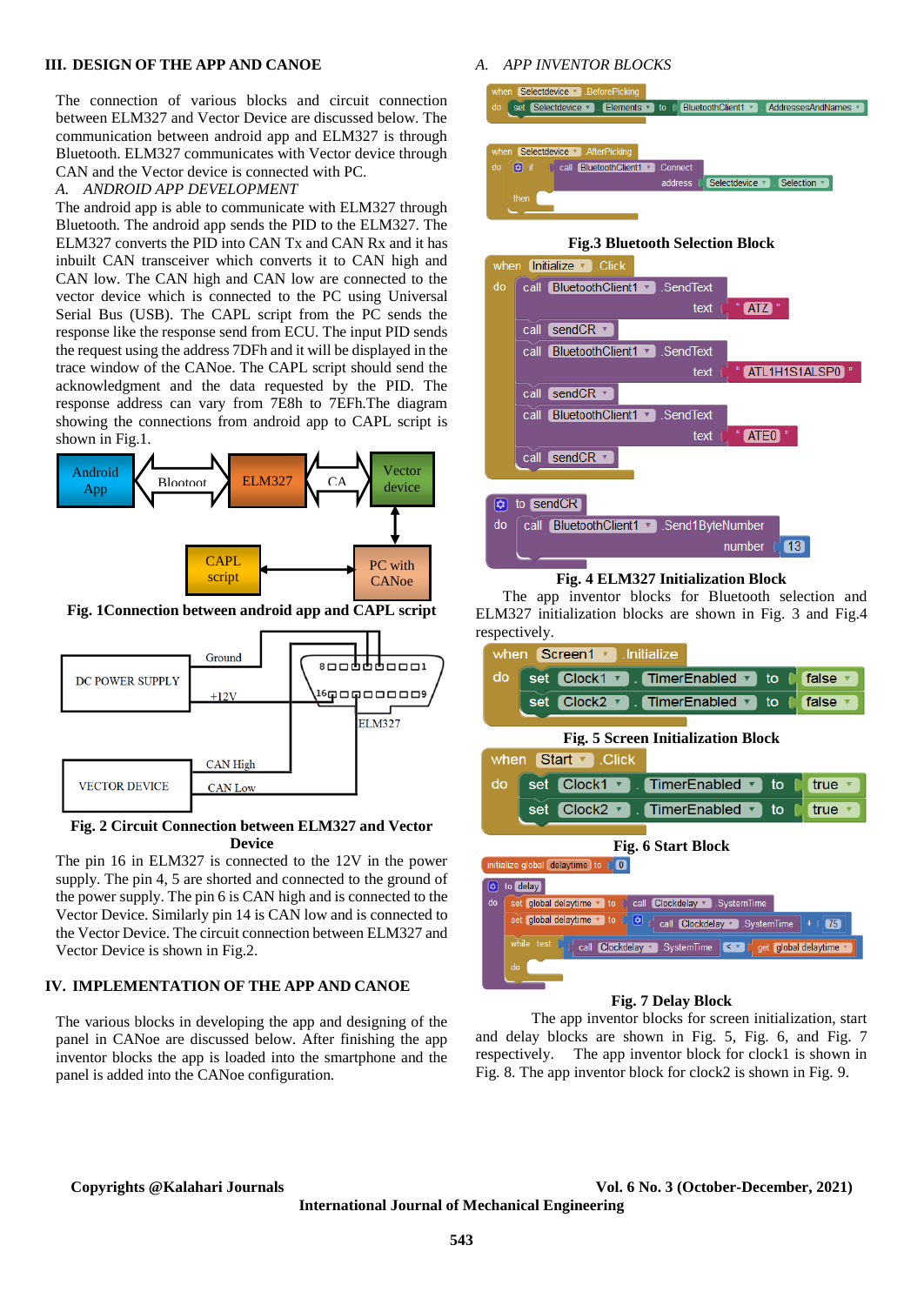

**Fig. 8 Clock1 Block**

#### *B. CANOE*

In the CANoe simulation setup should be opened and a node is to be created. The node is named as ECU. Simulation setup in CANoe is shown in Fig. 10.

After the node is created, database should be created. In the database the environmental variables should be declared. The environmental variables are shown in Fig. 11.

After the environmental variables are created the panel is created and the environmental variables are attached to their corresponding slider. The CAPL script is then written in the panel which is shown in Fig. 12.



**Fig. 9 Clock2 Block**



**Fig. 10 Simulation Setup in CANoe Charles CAMdhas California** 

| <b>WE</b> Overall View                                                                                                                                                                       |                               |         |      |      |                   |              |    |              |                    |
|----------------------------------------------------------------------------------------------------------------------------------------------------------------------------------------------|-------------------------------|---------|------|------|-------------------|--------------|----|--------------|--------------------|
| - 4 Networks                                                                                                                                                                                 | Name                          | Type    | Unit | Mini | Maxi              | Initial Leng |    | Access       | <b>Value Table</b> |
| 由-W ARUN<br><b>D</b> ECUs                                                                                                                                                                    | & Env Absthrot Integer        |         |      | 0x0  | 0x64              | 0x0          | ×. | unrestricted | <none></none>      |
| <b>E- C</b> Environment variables                                                                                                                                                            | <b>K</b> Env AfterMIL         | Integer |      | 0x0  | 0xFF              | 0.0          | à, | unrestricted | <none></none>      |
| - C Env Absthrottle                                                                                                                                                                          | <b>K</b> Env Battervo Integer |         |      | 0x0  | 0 <sub>164</sub>  | 0x0          | ×. | unrestricted | <none></none>      |
| - & Env AfterMIL                                                                                                                                                                             | K Env Calculate Integer       |         |      | 0x0  | 0x64              | 0x0          | ×, | unrestricted | <none></none>      |
| - & Env_Batterypackremaining                                                                                                                                                                 | C Env Coolantt Integer        |         |      | 0x0  | 0 <sub>n</sub> 07 | 0.0          | ×. | unrestricted | <none></none>      |
| $-\mathcal{K}$ Env CalculatedLoad                                                                                                                                                            | K Env KL30batt Integer        |         |      | 0x0  | 0xFF              | 0x0          | ×, | unrestricted | <none></none>      |
| - & Env Coolanttemp                                                                                                                                                                          | <b>K</b> Env rpm              | Integer |      | 0x0  | 0xFF              | 0x0          | ×, | unrestricted | <none></none>      |
| - C Env KL30batteryvolatge<br>$-\mathcal{R}$ Env. rpm<br>$-\mathcal{R}$ Env_speed<br><b>F.</b> Network nodes<br>Messages<br>$\sim$ Signals<br>$\mathbf{m}$<br>$\overline{4}$<br>$\mathbf{F}$ | <b>K</b> Env_speed            | Integer |      | 0x0  | OvEE              | 0.0          | ×, | unrestricted | <none></none>      |

**Fig. 11 Environmental Variables**

**Copyrights @Kalahari Journals Vol. 6 No. 3 (October-December, 2021)**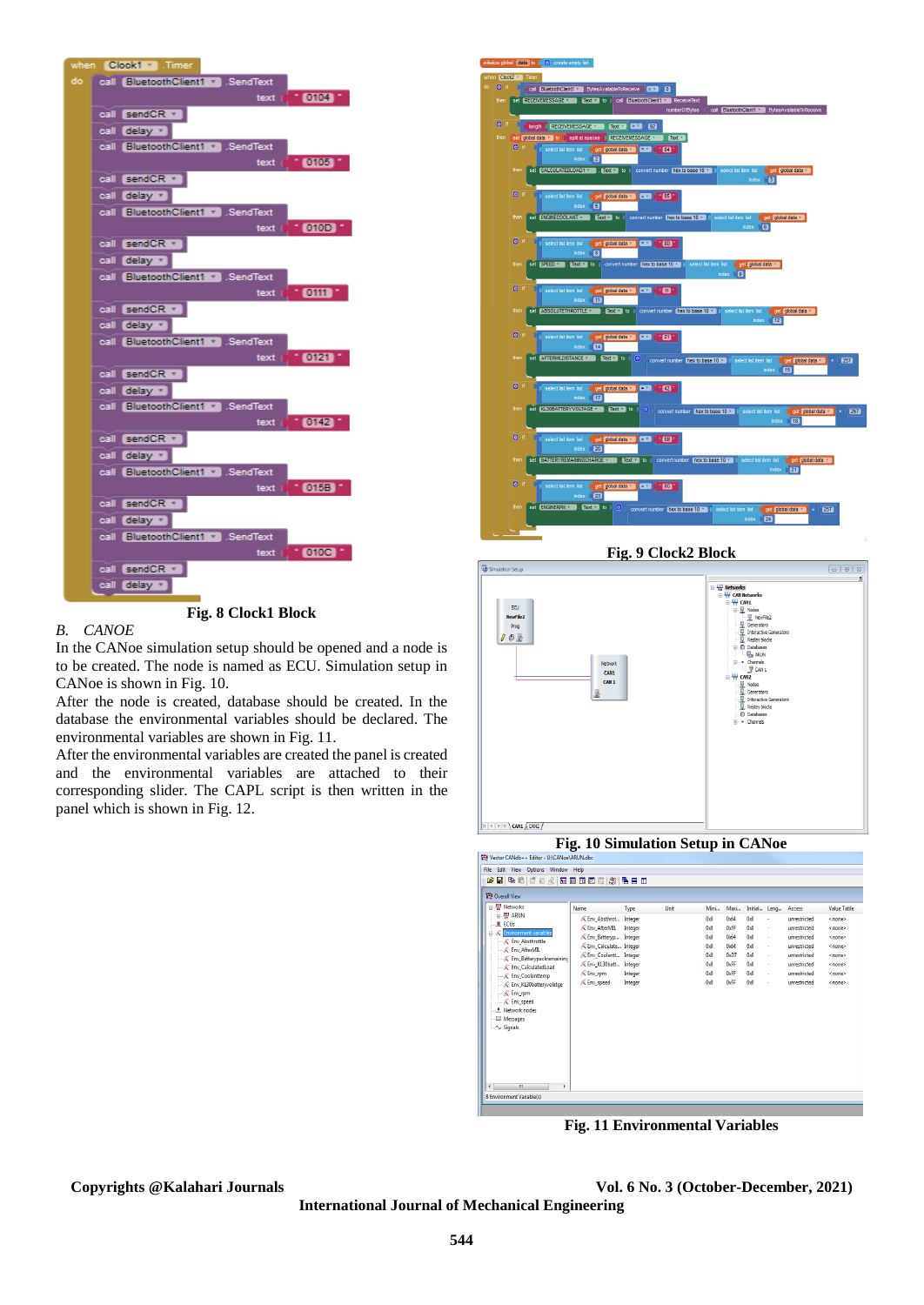| ArunFinal                        |                                 |                                                        | $\Box$                     | $\overline{\mathbf{x}}$<br>$\Box$ |
|----------------------------------|---------------------------------|--------------------------------------------------------|----------------------------|-----------------------------------|
| ,,,,,,,,,,,,,,,,,,,,,,,,,,,,,,,, |                                 |                                                        |                            |                                   |
| Calculated load 0 to 100         | Coolant Temperature 0 to 215    | Speed 0 to 255                                         | Absolute Throttle 0 to 100 | Ξ                                 |
|                                  |                                 |                                                        |                            |                                   |
|                                  |                                 | <b>RESERVED AND RESERVED FOR DISCUSSION CONTINUES.</b> |                            |                                   |
| After MIL Distance 0 to 65535    | KL30 Battery voltage 0 to 65535 | Batter pack remaining charge 0 to 100                  | rpm 0 to 65535             |                                   |
|                                  |                                 |                                                        |                            |                                   |
|                                  | $\mathbf{m}$                    |                                                        |                            | r                                 |
|                                  | T.                              | п.<br>4 A T                                            |                            |                                   |

### **Fig. 12 Panel**

V. RESULTS AND DISCUSSION After the start button in the smartphone's app is clicked the PID are requested and the data is available in the trace window of the CANoe. The trace window is shown in Fig. 13.

|          | L <sup>1</sup> Trace                     |                |  |      |                         |     |                                                                                                                                                                                                                                                                                                                                    |  |
|----------|------------------------------------------|----------------|--|------|-------------------------|-----|------------------------------------------------------------------------------------------------------------------------------------------------------------------------------------------------------------------------------------------------------------------------------------------------------------------------------------|--|
|          | <b>高速至名名前※辰Ⅲ At 國氣 <search></search></b> |                |  |      |                         |     | $\bullet$ $\frac{1}{2}$ $\frac{1}{2}$ $\circ$ $\circ$ $\frac{1}{12}$ $\cdot$ $\frac{1}{12}$ $\frac{1}{12}$ $\frac{1}{12}$ $\cdot$ $\frac{1}{12}$ $\cdot$ $\frac{1}{12}$ $\cdot$ $\frac{1}{12}$ $\cdot$ $\frac{1}{12}$ $\cdot$ $\frac{1}{12}$ $\cdot$ $\frac{1}{12}$ $\cdot$ $\frac{1}{12}$ $\cdot$ $\frac{1}{12}$ $\cdot$ $\frac{$ |  |
| 00:00:00 | lime                                     | $Chn$ $D$      |  | Name | Event Type Dir DLC Data |     |                                                                                                                                                                                                                                                                                                                                    |  |
|          |                                          | 1332 CAN 1 7DF |  |      | CAN Frame Ry            | - 8 | n4<br>02.01                                                                                                                                                                                                                                                                                                                        |  |
|          | M 787.004212 CAN 1 7E8                   |                |  |      |                         |     | <b>CAN Frame Tx 8 03 41 04 31 00 00 00 00</b>                                                                                                                                                                                                                                                                                      |  |
|          |                                          |                |  |      |                         |     |                                                                                                                                                                                                                                                                                                                                    |  |
|          |                                          |                |  |      |                         |     |                                                                                                                                                                                                                                                                                                                                    |  |
|          |                                          |                |  |      |                         |     |                                                                                                                                                                                                                                                                                                                                    |  |
|          |                                          |                |  |      |                         |     |                                                                                                                                                                                                                                                                                                                                    |  |

#### **Fig. 13 Trace window - I**

 In the Fig 13, it can be seen that the PID requested is 04 with the address 7DF. The response is from the CAPL script with the data 31 from the address 7E8. Fig. 14 shows another PID being requested and the CAPL script's response.

|          | $\Box$ Trace              |        |      |                         |    |                                               | o |
|----------|---------------------------|--------|------|-------------------------|----|-----------------------------------------------|---|
|          |                           |        |      |                         |    |                                               |   |
| 00:00:00 | Time                      | Chn ID | Name | Event Type Dir DLC Data |    |                                               |   |
|          | 795.417238 CAN 1 7DF      |        |      | CAN Frame Ry            | -8 | no ni<br>ns                                   |   |
|          | -- 3 795.417708 CAN 1 7E8 |        |      |                         |    | <b>CAN Frame Tx 8 03 41 05 7C 00 00 00 00</b> |   |
|          |                           |        |      |                         |    |                                               |   |
|          |                           |        |      |                         |    |                                               |   |
|          |                           |        |      |                         |    |                                               |   |
|          |                           |        |      |                         |    |                                               |   |
|          |                           |        |      |                         |    |                                               |   |

#### **Fig. 14 Trace window – II**

The data that is being send is set via the panel. Initially everything is set to be 0. Fig. 15 shows the panel with the PID data being set to 0.

| ArunFinal                                                    |                                 |                                                |                                                |  | olle |
|--------------------------------------------------------------|---------------------------------|------------------------------------------------|------------------------------------------------|--|------|
| <b>AS R AN EXTRACTOR R R P. F. LEWIS CO., LANSING, MICH.</b> |                                 |                                                | <b><i>COLORADO DE RESISTENTES DE RECEI</i></b> |  |      |
| Calculated load 0 to 100                                     | Coolant Temperature 0 to 215    | Speed 0to 255                                  | Absolute Throttle Oto 100                      |  |      |
|                                                              |                                 |                                                |                                                |  |      |
|                                                              |                                 | A 197 YEAR OLD MALE WAS CITED FOR THE REPORTED |                                                |  |      |
| After MIL Distance 0 to 65535                                | KL30 Battery voltage 0 to 65535 | Batter pack remaining charge 0 to 100          | rpm 0 to 65535                                 |  |      |
|                                                              |                                 |                                                |                                                |  |      |
|                                                              |                                 |                                                |                                                |  |      |

### **Fig. 15 Panel – I**

The Fig. 16 shows the data that are being visualized from the app when it is set by panel in Fig. 17. The Fig. 17 shows the data in the panel is being changed using the slider. The Fig. 18 shows the data being changed in the app according to the change in the panel.

| $\frac{0}{\kappa_{\rm B/s}}$ $\blacksquare$<br>Screen1 | $*$ $\blacksquare$<br>49% 1:45 PM |  |  |  |  |  |
|--------------------------------------------------------|-----------------------------------|--|--|--|--|--|
| Initialize<br>Selectdevice                             | <b>Start</b>                      |  |  |  |  |  |
| <b>Calculated Load</b>                                 | $\Omega$                          |  |  |  |  |  |
| <b>Engine Coolant</b><br>Temperature                   | O                                 |  |  |  |  |  |
| Speed                                                  | 0                                 |  |  |  |  |  |
| Absolute Throttle                                      | $\Omega$                          |  |  |  |  |  |
| After MIL (Distance)                                   | $\Omega$                          |  |  |  |  |  |
| KL30 Battery voltage                                   | O                                 |  |  |  |  |  |
| Battery remaining charge                               | $\Omega$                          |  |  |  |  |  |
| Engine rpm                                             | 0                                 |  |  |  |  |  |



#### **Fig. 16 App – I**



| $\frac{0}{\kappa_{\rm B/s}}$<br>Ж.    | Fig. 17 Panel - II<br>49% 1:44 PM<br>ս∩⊩ <sup>տա</sup> աք |  |  |  |  |
|---------------------------------------|-----------------------------------------------------------|--|--|--|--|
| Screen1<br>Initialize<br>Selectdevice | Start                                                     |  |  |  |  |
| Calculated Load                       | 100                                                       |  |  |  |  |
| <b>Engine Coolant</b><br>Temperature  | 124                                                       |  |  |  |  |
| Speed                                 | 94                                                        |  |  |  |  |
| Absolute Throttle                     | 51                                                        |  |  |  |  |
| After MIL (Distance)                  | 26471                                                     |  |  |  |  |
| KL30 Battery voltage                  | O                                                         |  |  |  |  |
| Battery remaining charge              | 53                                                        |  |  |  |  |
| Engine rpm                            | 1799                                                      |  |  |  |  |
|                                       |                                                           |  |  |  |  |



#### **Copyrights @Kalahari Journals Vol. 6 No. 3 (October-December, 2021)**

**International Journal of Mechanical Engineering**